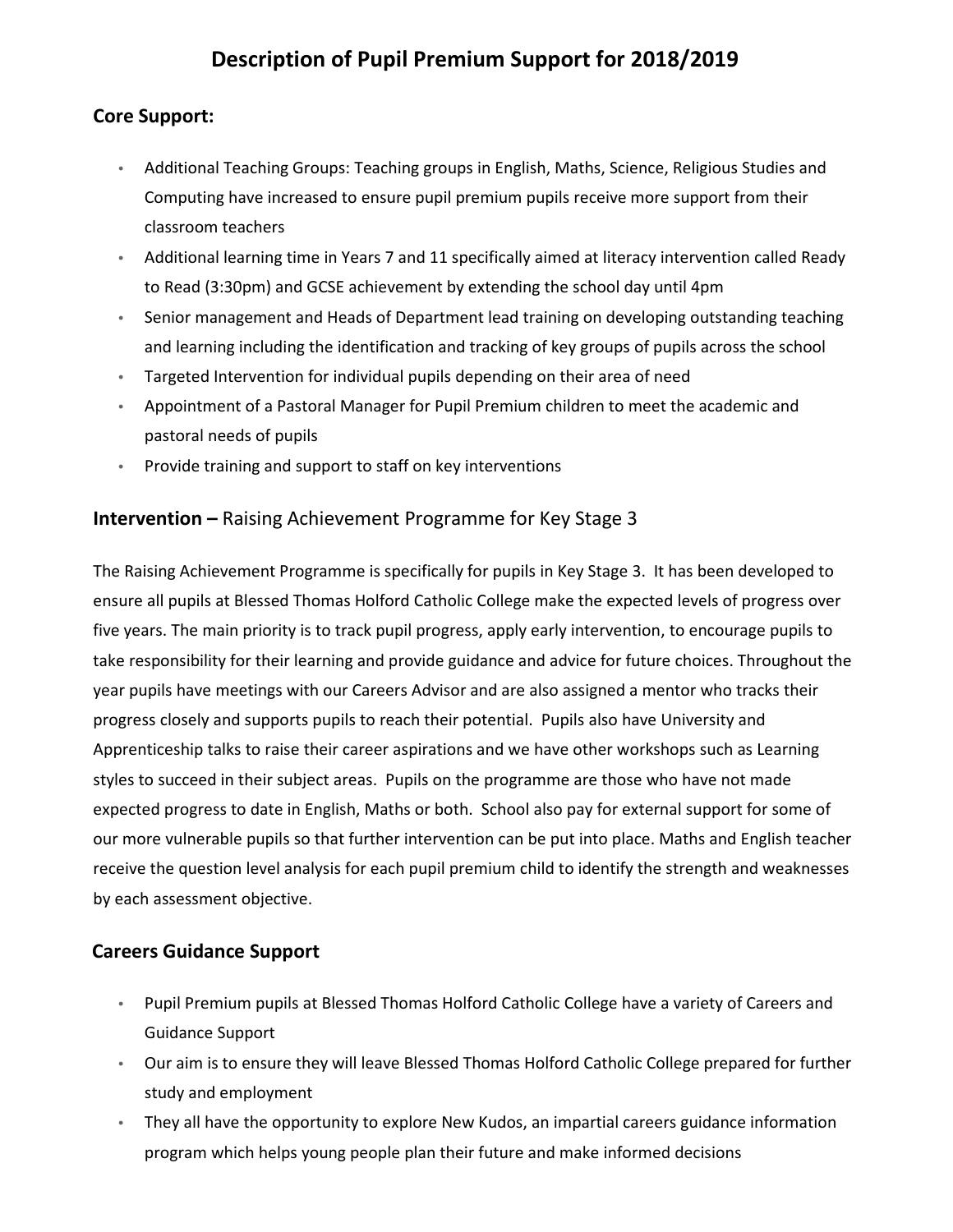- Pupils in Year 8 take part in a mentoring scheme that introduces them to the world of work and careers and the importance of careers, sessions focus around self‐awareness, CV awareness and labour market information. These pupils also have a visit to Manchester Metropolitan University to introduce them to Higher Education
- Pupils in Year 10 have a careers day to explore Post‐16 options. This includes a visit by Further Education Colleges or Sixth Forms, and a mini careers fair in the afternoon where a variety of colleges, apprenticeship providers and organisations such as the Army and Police visit to offer advice and guidance
- Pupils in Year 10 have the opportunity to attend the UK Higher Education and Apprenticeship Search Fair
- Pupils in Year 10 have the opportunity to attend the Skills North West show
- Pupils in Year 11 are interviewed by a member of staff in regards to Post 16 aims
- One to one sessions for pupils on Post 16 guidance and support. Helping pupils by discussing their possible routes, providing contacts, discussing requirements and also advice on completing application forms

#### **Revision Support for Pupils with External Examinations in Summer 2019**

Blessed Thomas Holford Catholic College provides extra support vital revision skills for Years 10 and 11 pupils in preparation for GCSE examinations.

- This academic year, Heads of Department with class teachers at Blessed Thomas Holford Catholic College have identified and provided a number of interventions including some personalised programmes of support to ensure every pupil makes progress. Classes have taken place during the following school holidays – October 2018, February 2019, Easter 2019 and June 2019
- The school has been open every Saturday from January 2019 until June 2019 for pupils to receive additional help or revise independently using the school's IT facilities. During these sessions teaching staff have offered additional lessons in Maths, French, Computing and PE. Average attendance is 80 pupils per Saturday week with many pupil premium attending each week.
- Breakfast is provided on a Saturday for Pupil Premium children.
- Breakfast is provided free of charge for all pupils during external examination period.
- These interventions on Saturday and holiday periods have enabled pupils to improve controlled assessments and non‐examination assessment and/or to complete revision sessions on specific subjects. The support will have a positive impact on GCSE results in August 2019
- Pupils were given access to a Mathematical Online Learning Platform called Hegarty Maths
- All pupil premium children were issued with a revision guide and other essential learning equipment for each subject they study at a cost of £4000
- Pupil Premium children attended a Maths revision residential in March 2019 to raise their attainment and aspirations.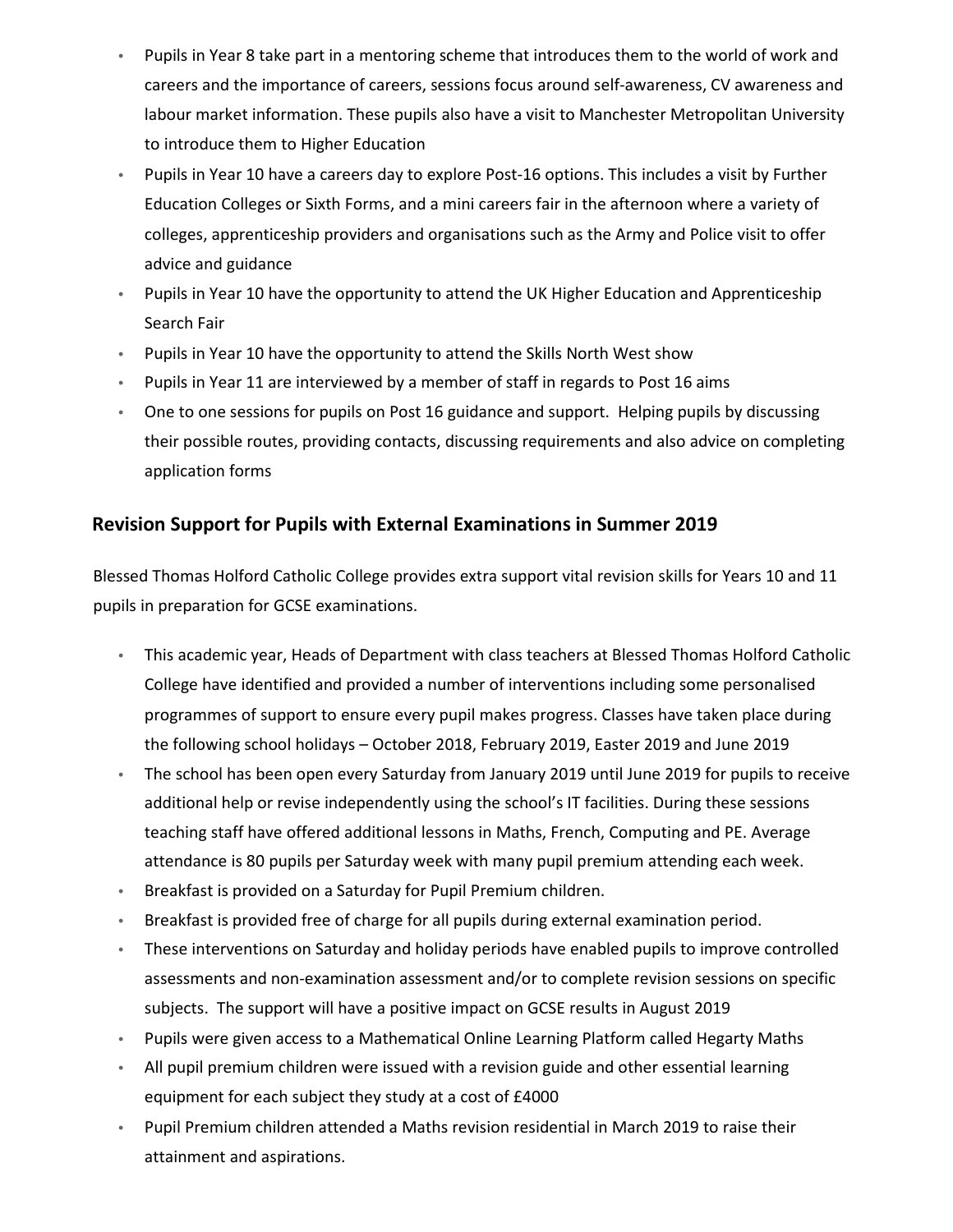## **Teaching Assistants: Learning in the Curriculum, Nurture, Intervention**

Teaching Assistants work either with pupils in lessons or delivering interventions to support pupils' access the mainstream curriculum. They are trained in a number of key Specific Learning Difficulties including:

- Dyslexia
- Autistic Spectrum Disorder
- Attention Deficit Hyperactivity Disorder (ADHD)
- Speech and Language Therapy.

They are supported by specialists who work within the Local Authority who provides regular updates and training. More recent areas that we have been developing support for include: Social Communication Skills, ADHD and Attachment Disorder. Teaching Assistants also support pupils in Form Time and during Extra‐Curricular activities and trips to ensure that they can participate in all aspects of the curriculum. They also work collaboratively with other departments, including regularly liaising with the Pastoral Team and Heads of Department to ensure that the specific needs of pupils are communicated to relevant staff. The team are committed to established positive working relationships with both pupils and staff in order to remove potential barriers to learning.

#### **Literacy Intervention**:

- A new literacy policy has been introduced from September 2018 with a specific focus on addressing pupils with weak literacy skills on entry
- The new library will have a key role in encouraging reading amongst hard to reach groups and weak readers
- Pupils with low literacy skills are identified and supported by our Literacy team. Pupils are then placed into small intervention groups based on their needs. A small number of high needs pupils will work 1:1 with our Specialist Literacy TA
- Pupils will then follow a targeted Literacy intervention developed in house which closely supports the English curriculum. Pupil progress is monitored throughout and pupils who make the required levels of progress will have completed the programme. Literacy Intervention is delivered by trained TAs and includes pupils in Years 7‐11
- Ready to Read programme for all Year 7 pupils includes 30 minutes reading each day.
- Y8 Pupil Premium boys reading club
- Literacy evening will also be held for parents of Year 7 pupils and Year 8 pupils.
- There are also Literacy and Numeracy lessons timetabled for our weaker pupils, at KS4 they are the pupils who took one less option and complete the Step up to English qualification
- Writing competitions are promoted and run through the library with BBC 500 words, Young Writers and The Literacy Trust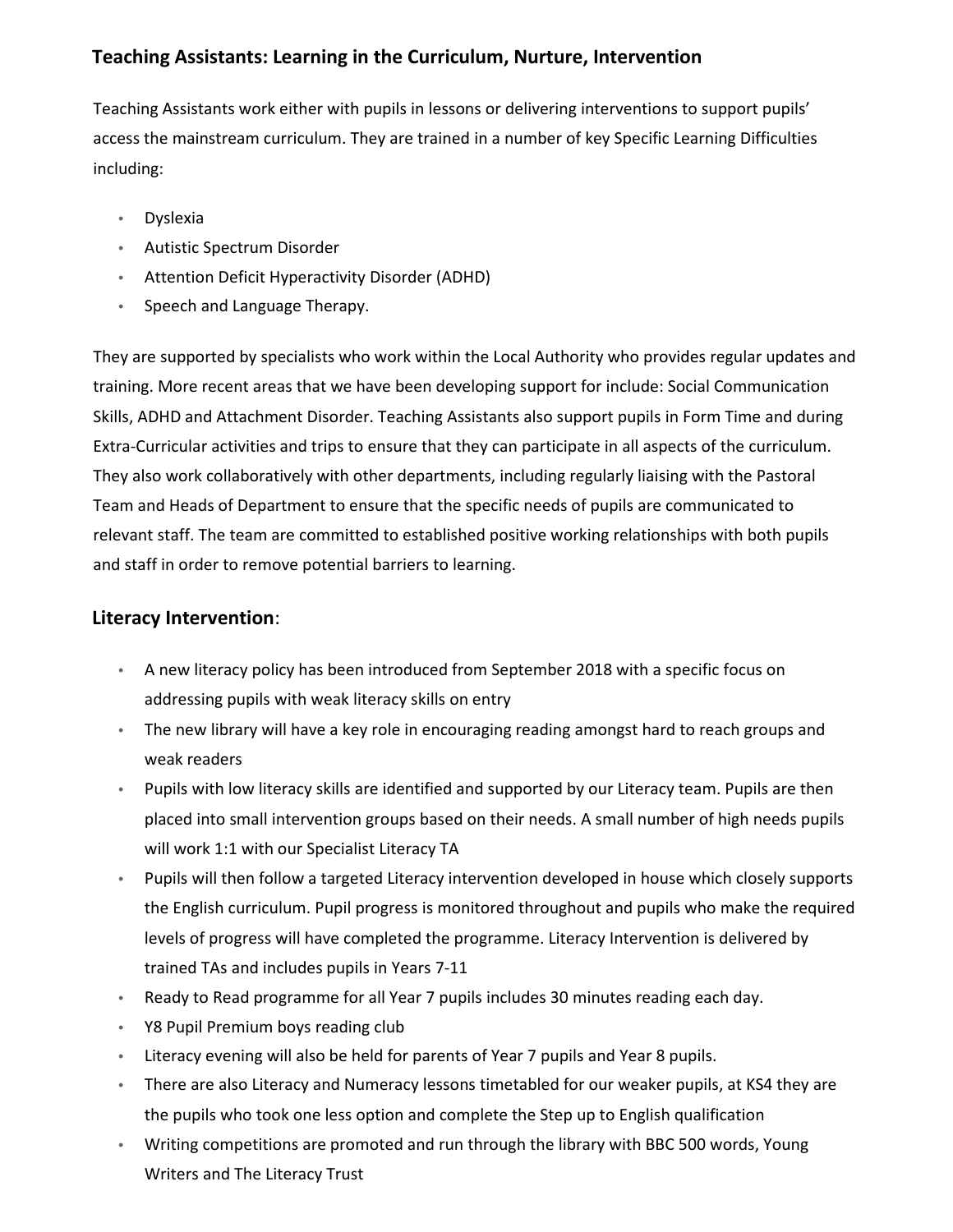- A vocabulary intervention programme called Mrs Wordsmith is used for key pupils who have low reading ages to improve their vocabulary
- PiXL Code is used with LitNum pupils to improve their reading ages
- Our Sixth Form ambassadors and Prefects work with pupils with low engagement and low reading ages throughout the year to encourage and promote reading

#### **Numeracy Intervention**

- Pupils with weak numeracy skills are identified prior to entry
- The numeracy policy identifies key strategies for developing strong mathematical skills and knowledge in Year 7
- All pupils performing below the expected level in year 7 take part in the Numeracy Intervention called Passport Maths
- Numeracy evening will be held for parents of Year 7 and 8 pupils to promote support from parents in helping children with their Mathematics.
- There are Literacy and Numeracy lessons timetabled for pupils with weak numeracy skills and at KS4 this is accommodated by pupils taking one less option.
- Intervention to be delivered by Teaching Assistants and the Numeracy (litnum) lessons at Key Stage
	- 4.

#### **Home Learning Club**

- Our appointed Homework Club Co-ordinator and Librarian oversees this intervention which runs every day before school, 8.15am – 8:55am and after school, 3.00pm – 4.30pm for all pupils entitled to additional funding
- Pupils who have been identified as having difficulty in managing their time and organisation will be offered some additional support during Homework club. This support will either be via a Teaching assistant Library volunteer
- Laptops are available for pupils to use for revision purposes and online Homework tasks.
- The Homework club Co-Ordinator will also liaise with teaching staff to identify any pupils who are struggling to complete homework so help with specific work
- The Homework Club Co-Ordinator works closely with Pastoral Team to ensure that pupils are well supported in completing homework and assessments to set deadlines.
- Registers are taken every evening to check and monitor attendance of Homework club and keep track of key pupils who would benefit from attendance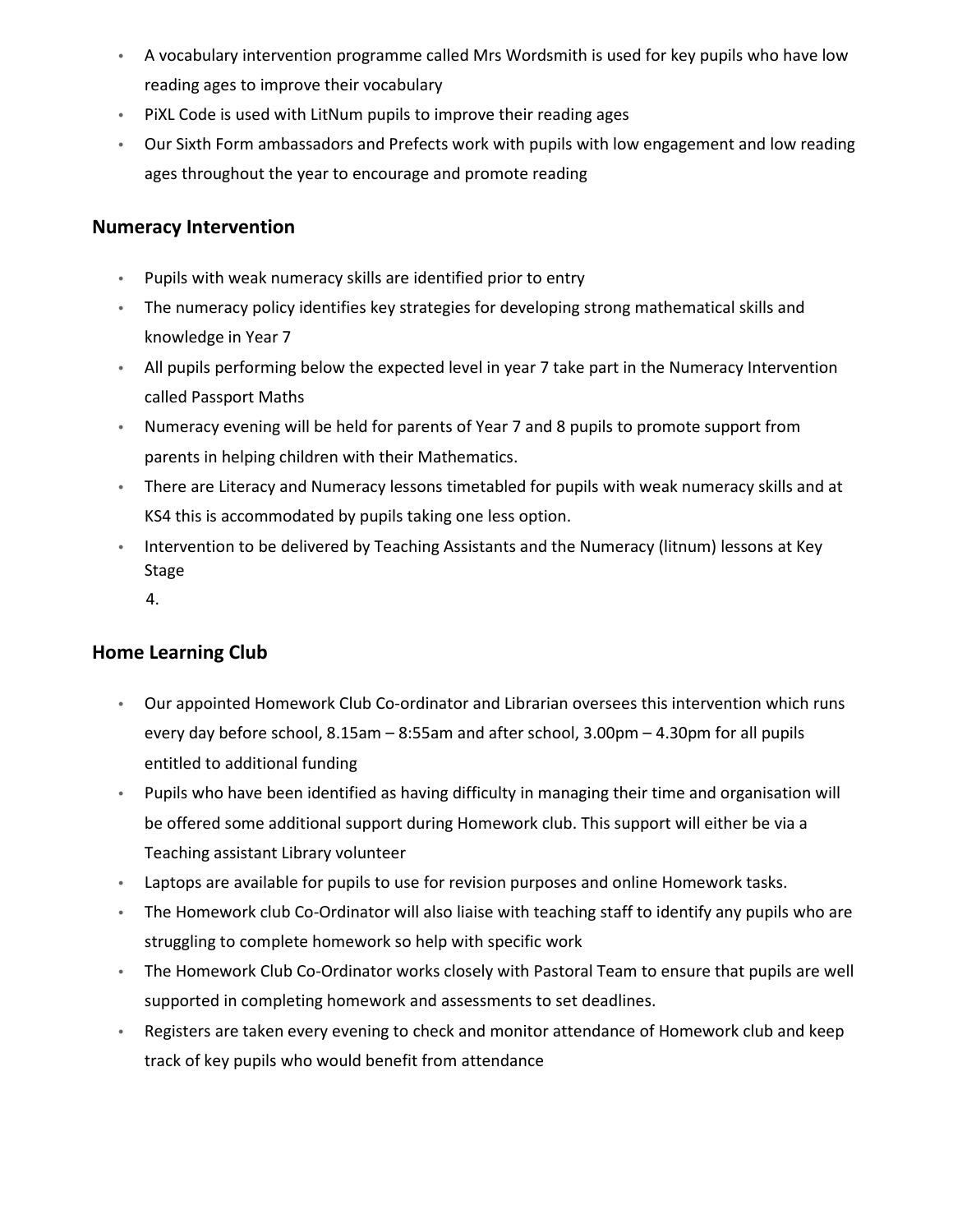### **Pastoral Care**

Pupil premium funding for pastoral care is solely used to help close any gaps we may have in the outcomes and wellbeing for our pupil premium children in comparison to other pupils within the school.

These are the key areas of action:

- Breakfast allowance and breakfast club for all years
- In-school counsellor this is provided every Tuesday for the full day and targeted towards pupils with a specific need
- In school interventions which target key groups, all with a different focus:
- GOAL (to improve behaviour),
- REACH (to support and guide our more vulnerable pupils),
- LINC (to support pupils and promote better social skills and communication),
- DOT (and art therapy group that centres around specific pupils and their needs- more of an open forum)
- Mentoring Year 11 pupils are offered 1:1 mentoring to support them throughout the year on forthnightly basis with senior teachers
- Equipment and Uniform This has included classroom equipment, art equipment, textbooks, revision guides, literary books and uniform. All year 11 pupils are supplied with revision material and textbooks for all subjects and equipment
- Educational Welfare We pay for additional Educational Welfare Officer support to tackle attendance and punctuality of key groups of pupils
- Educational visits We often offer to contribute towards trips and retreats to ensure that all pupil premium children have the opportunity to take part in educational experiences out with the classroom. These include cultural trips specific to a subject and trips abroad to compliment studies and broaden horizons. However, please be aware that pupil premium funding is mainly to support pupil outcomes and whole school priorities
- Educational experiences We often contribute to the spiritual education of our pupils by contributing to the costs of retreats, thus ensuring all pupil premium children have the opportunity to attend. We also contribute towards external experiences and talks such as Learn to Learn and workshops to help improve aspirations and attainment